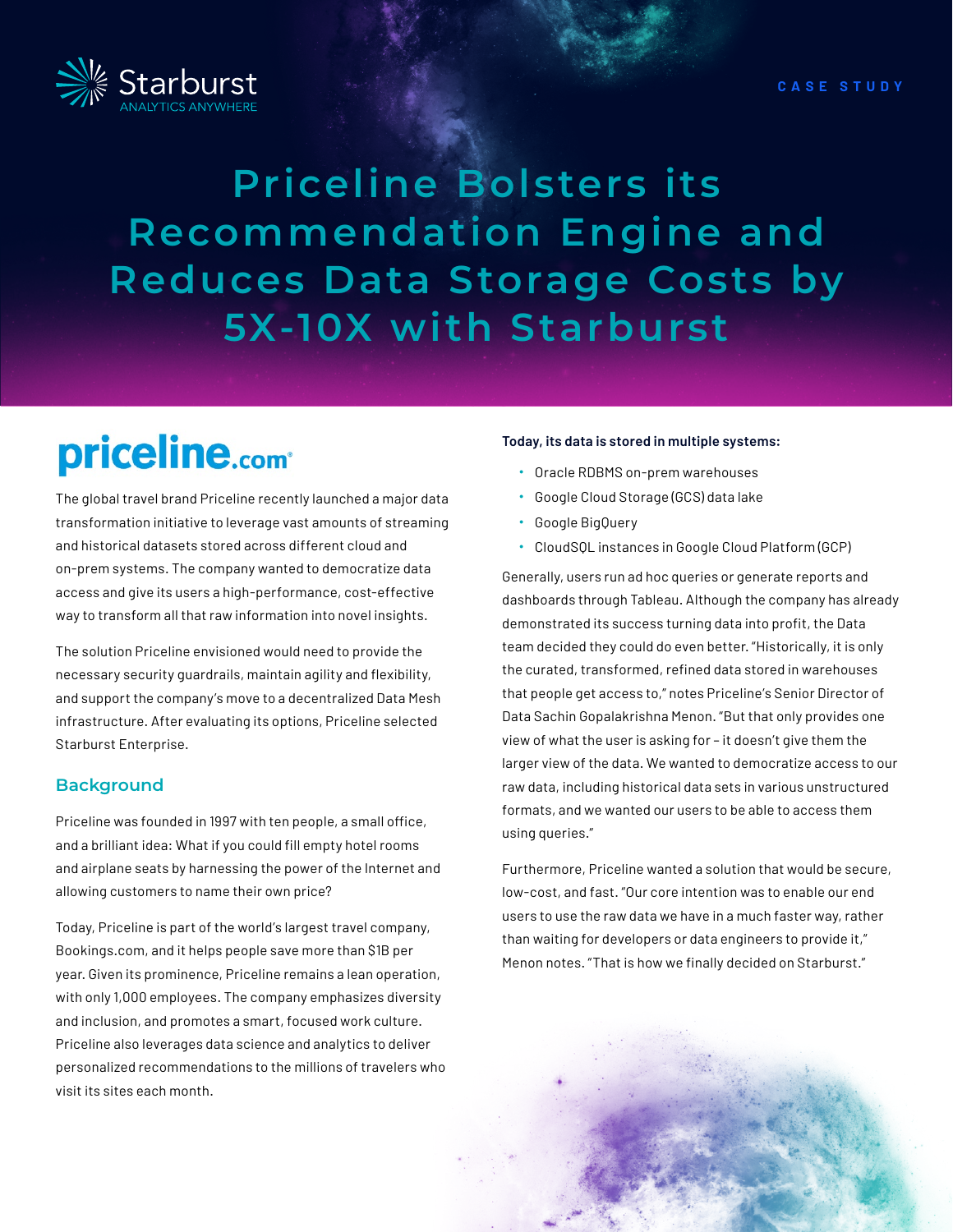Priceline Bolsters its Recommendation Engine and Reduces Data Storage Costs by 5X-10X with Starburst

"The ability to access the **"**data in Google Cloud Storage is where Starburst really stands out and stands apart."

> Sachin Gopalakrishna Menon Senior Director of Data, Priceline



## **Priceline + Starburst Enterprise**

Today, Starburst Enterprise serves as the secure, high-performance analytics engine and Data Mesh enabler at Priceline. Plus, as Priceline migrates more data into its data lake, Starburst will maintain access to data, minimizing the disruption of analysts. Menon highlights several features and advantages.



### **Federated Access**

Starburst functions as a federated query layer that lets users tap into multiple heterogeneous data sources. Production-tested, high-performance connectors to Oracle RDBMS, cloud data lakes, BigQuery and other systems gives users the wider view of data they'd been waiting for. "Starburst taps into this data for analytics purposes and helps us join these raw datasets and refined datasets, plus metadata and reference datasets in CloudSQL instances in GCP," Menon notes.



## **Semantic Layer**

With Starburst Enterprise, users don't need to know where or in what format data resides. This complexity is abstracted away, allowing them to focus on what they do best. "We don't want the users to be confused about where data is coming from," says Menon. "The semantic layer takes care of all that."



## **Security & Access Controls**

Starburst allows Menon and his team to apply fine-grained access controls to unstructured datasets – a capability the company lacked previously – and strengthens security with regards to their distributed datasets.



#### **Cloud Storage Savings**

Priceline can already run fast queries on data in BigQuery, but data has to reside there in a structured format, which drives up storage and compute costs. Starburst separates storage and compute, so Priceline can move a significant volume of that data into an unstructured format and reduce its storage costs by 5X to 10X – without surrendering access.

**Performance vs. Cost**

Reducing the time from question to insight is essential, so Priceline wanted a query engine that delivers great performance. Starburst Enterprise satisfies that metric and strikes an efficient balance between cost and speed. Noting the Google scenario above, Menon adds, "We may not hit the exact same performance numbers we would have hit in BigQuery, but we'll reduce the storage cost at least by 5 to 10 times, and performance will be almost that same level."



#### **GCP Integration**

Priceline is already able to query data in BigQuery, but Starburst extends this capability to other Google datasets. "The ability to access the data in Google Cloud Storage is where Starburst really stands out and stands apart," Menon adds.